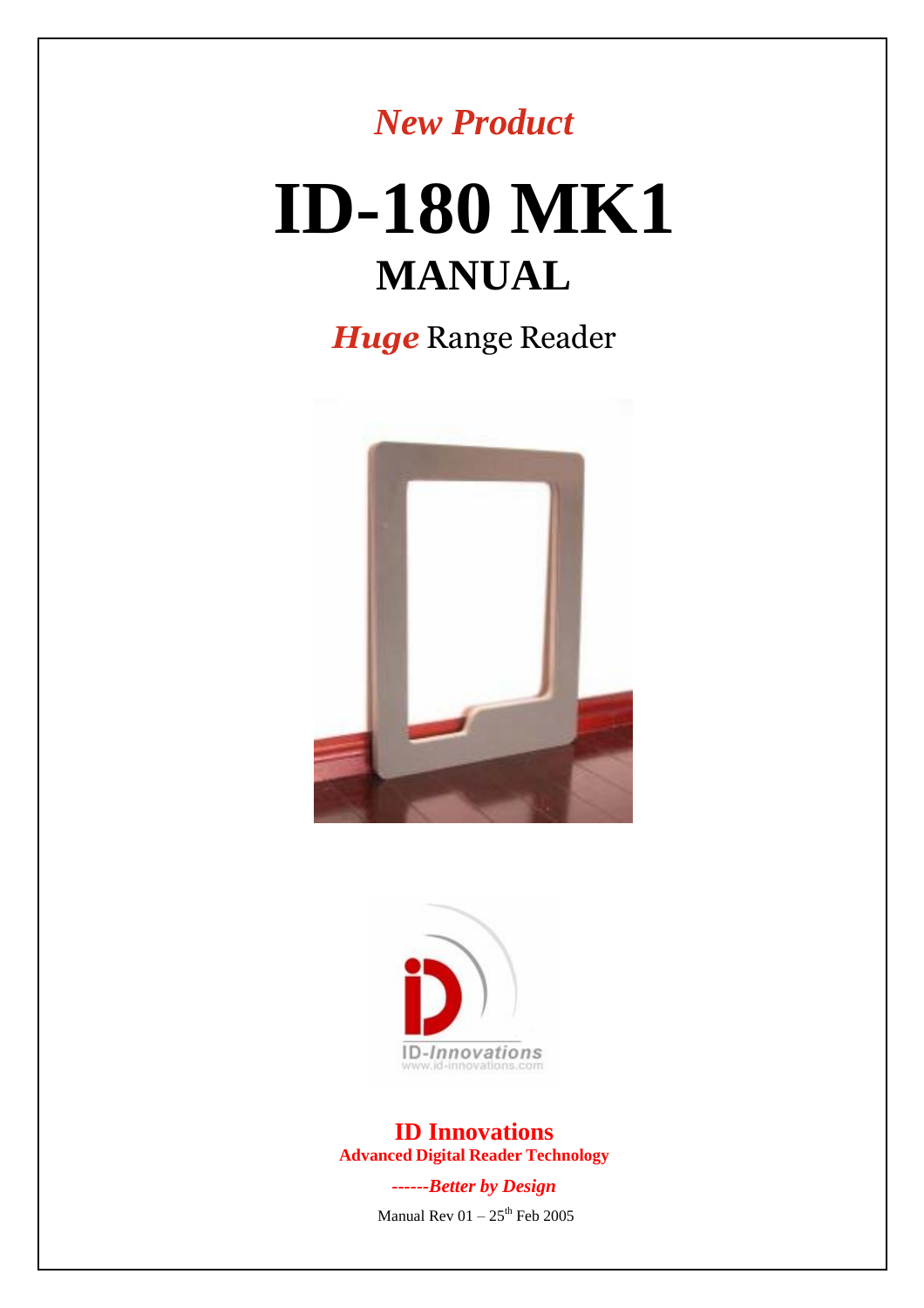# **PRODUCT DESCRIPTION**

#### **Introduction**

The ID-180 is our latest and most advanced reader for the popular EM4001 format 125 KHz tags to be introduced by ID-Innovations. The structure of ID-180 is different from normal Reader the antenna of ID-180 is separated from mail-instrument, and they are linked by cables. Read ranges of up to 190 cm are possible with our Long Range Cards and up to 100cm with our Long Range ISO cards. Advanced features include auto-tuning and DSP capabilities to increase read range and to reduce unwanted vibration and interference. The ID-180 also features RS232, Wiegand26, Wiegand34, Wiegand42, Magnetic ABA Track2 10digit and Magnetic ABA Track2 14digit output formats. Furthermore, for customer's selection, the ID-180 has special antiinterference software and is particularly suitable for applications such as car parks where readers are required to operate close to each with little or no degradation in performance. This with the huge range makes this reader ideal for car park applications.

#### **Features**

- Very Long Read Range 180cm
- Through-wall and hands free applications
- Auto-Tuning
- Cable from Antenna to main-instrument can be 10m
- Six Output programmable Formats

## **SPECIFICATIONS**

• Ideal for Car Park Applications **Description**

#### DSP (Digital Signal Processing) is used to provide superior range and reduce vibration and electrical noise effects. These effects are not eliminated so care should still be taken to position the equipment away from sources of electrical noise

Temperature changes can affect accuracy of the antenna tuning. The ID-180 is equipped with a sophisticated self-tune facility or auto-tune. The reader performs an auto-tune shortly after powerup.

#### **Installation**

and vibration.

Position the ID-180 away from sources of interference such as main wiring. Do not fix the reader antenna on solid steel objects or range loss will occur and the auto-tuning may even run out of range. Moderate metal fixtures are acceptable. Computer monitors used in DOS mode can result in powerful interference especially when older monitors are used. Vibration can also cause loss of range.

If possible use a 1amp regulated linear Power Supply. Some Switching regulators are excellent but some can sometimes produce powerful interference and reduce read-range.

| <b>Parameter</b>           | <b>Conditions</b>                                          |
|----------------------------|------------------------------------------------------------|
| <b>Power Requirements</b>  | 12-14V DC                                                  |
| <b>Current Consumption</b> | 0.7 Amperes nominal                                        |
| Frequency                  | 125 KHz                                                    |
| Read Range                 | 175 cm with our long range cards, 120cm with our ISO cards |
| <b>Interfaces</b>          | RS232 (9600, n, 8, 1) and Wiegand26/34                     |
| Transponder                | Read-only 64 bits, Manchester encoded                      |
| Auto-tune                  | Internal upon switch-on and every 10 minutes               |
| Read Indication            | LED and Beeper                                             |
| <b>Dimensions</b>          | Antenna 655*455*25 / Reader Module 150*160*30              |
| Antenna Weight of          | instrument $160*120*35$<br>7.8 Kg                          |

Table 1. ID-180 Operational & Physical Characteristics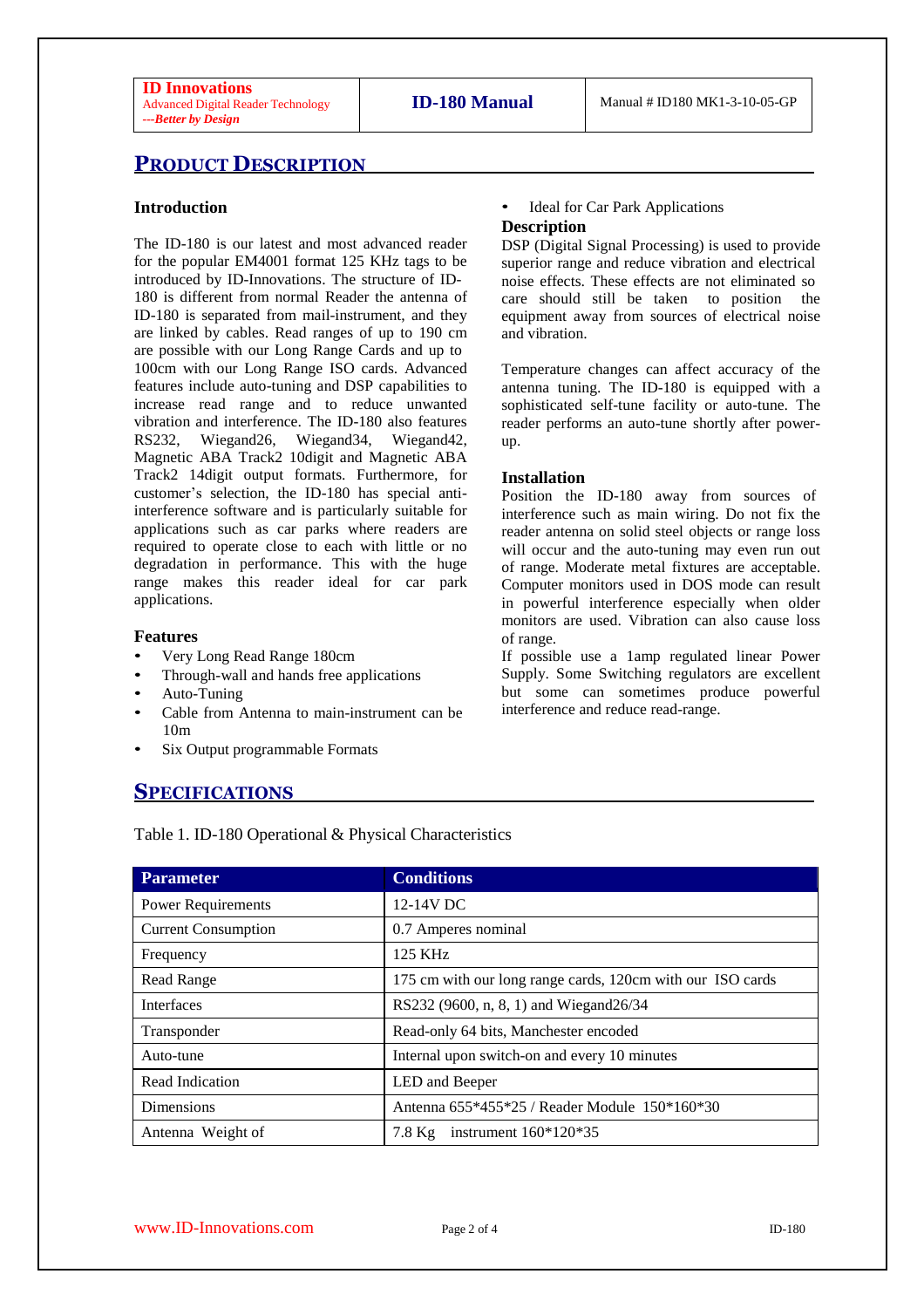# **DATA FORMATS**

#### Output Data Structure – ASCII

| STX(02h)                                                                                                             | DATA (10 ASCII) | CHECK SUM (2 ASCII) | CR LF |  | ETX(03h) |  |  |
|----------------------------------------------------------------------------------------------------------------------|-----------------|---------------------|-------|--|----------|--|--|
| [The 1byte (2 ASCII characters) Check sum is the arithmetic addition of the 5 hex bytes (10 ASCII) Data characters.] |                 |                     |       |  |          |  |  |

#### Output Data Structure – Wiegand26 ( $P =$  Parity start bit and stop bit)

|                   |   |   |              |   |              | $\overline{ }$ |   |   |   |   |   |                  |  |  |  | 16   17   18   19   20   21 | 44 | $23 \mid 24 \mid 25$ | 26 |
|-------------------|---|---|--------------|---|--------------|----------------|---|---|---|---|---|------------------|--|--|--|-----------------------------|----|----------------------|----|
|                   | E | Е | $\mathbf{E}$ | E | $E_{\rm{L}}$ | E              | E | E | E | E | E | E                |  |  |  |                             |    |                      |    |
| Even parity $(E)$ |   |   |              |   |              |                |   |   |   |   |   | Odd parity $(O)$ |  |  |  |                             |    |                      |    |

#### Output Data Structure – Wiegand 34 ( $P =$  Parity start bit and stop bit)

|                   |  |  |  |  |  |  |  |  |  |  |  |  |                  |  | 1   2   3   4   5   6   7   8   9  10 11 12 13 14 15 16 17 18 19 20 21 22 23 24 25 26 27 28 29 30 31 32 33 34 |  |  |  |  |  |  |  |
|-------------------|--|--|--|--|--|--|--|--|--|--|--|--|------------------|--|---------------------------------------------------------------------------------------------------------------|--|--|--|--|--|--|--|
|                   |  |  |  |  |  |  |  |  |  |  |  |  |                  |  | $[P E E E E E E E E E E E E E E E E E E O O O O O O O O O O O O O O P $                                       |  |  |  |  |  |  |  |
| Even parity $(E)$ |  |  |  |  |  |  |  |  |  |  |  |  | Odd parity $(O)$ |  |                                                                                                               |  |  |  |  |  |  |  |

#### Output Data Magnetic ABA Track2 10Decimal Characters

| 10 Leading Zeros | SS                      | Data (10 Ascii Char) | ES                                                                  | LCR | 10 Ending Zeros |
|------------------|-------------------------|----------------------|---------------------------------------------------------------------|-----|-----------------|
| $AA^+$ $A^ A^ A$ | $0.11010$ mm $^{\circ}$ |                      | $0.11111$ $\mathbf{F} \cap \mathbf{C}$ $\mathbf{F} \cap \mathbf{F}$ |     |                 |

[SS is the Start Character of 11010, ES is the end character of 11111, LRC is the Longitudinal Redundancy Check.]

#### Output Data Magnetic ABA Track2 14Decimal Characters

| 10 Leading Zeros                                                                                                  | <b>SS</b> | Data (14 Ascii Char) | ES | <b>LCR</b> | 10 Ending Zeros |  |  |  |
|-------------------------------------------------------------------------------------------------------------------|-----------|----------------------|----|------------|-----------------|--|--|--|
| [SS is the Start Character of 11010, ES is the end character of 11111, LRC is the Longitudinal Redundancy Check.] |           |                      |    |            |                 |  |  |  |

#### Report Format

Upon switch-on the reader sends a report via the RS232 line. The report indicates the Software Revision and the Tuning Variable. A typical report will be as follows (hex values):

| $\Delta$ dv | Month | 'ear | <br>Rev1510n# | $\mathbf{r}$<br>√arıable<br>une | $\sim$<br>Checksum<br>Arithmetic ' |
|-------------|-------|------|---------------|---------------------------------|------------------------------------|
| 01          | 01    | UΙ   | 08            | 04                              | <b>TT</b>                          |

The Tune Variable indicates the Tuning Capacity. A figure between 01h-0Dh is OK. A figure outside this range can be caused by environmental demands, possibly due to fixing directly onto sheet steel.

# Cable Signal Definitions

| <b>Wire color</b> | <b>Signal</b> | <b>Description</b>                              |  |  |  |  |  |  |
|-------------------|---------------|-------------------------------------------------|--|--|--|--|--|--|
| Red               | <b>PWR</b>    | +12V DC input                                   |  |  |  |  |  |  |
| <b>Black</b>      | <b>GND</b>    | Ground                                          |  |  |  |  |  |  |
| Yellow            | Program1      | Program line1 (format selector)                 |  |  |  |  |  |  |
| Violet            | Program2      | Program line2 (format selector)                 |  |  |  |  |  |  |
| Grey              |               | Used to Select Magnetic Emulation               |  |  |  |  |  |  |
| Green             | Data 1        | Weigand data 1, Magnetic ABA clock <sup>*</sup> |  |  |  |  |  |  |
| <b>Brown</b>      | Data 0        | Weigand data 0, Magnetic ABA data               |  |  |  |  |  |  |
| White             | CP.           | <b>Card Present</b>                             |  |  |  |  |  |  |
| <b>Blue</b>       | <b>RS232</b>  | Serial RS232 output (9600, n, 8, 1)             |  |  |  |  |  |  |
| Orange            |               | Not Connected                                   |  |  |  |  |  |  |
| Screen            | GND           | Earth Screen                                    |  |  |  |  |  |  |

 $^*$  In Weigand Mode add 1.5k pull-up resistors for Data0 and Data1 signals. In Magnetic Mode add 1.5K pull-ups to Data, Clock **and Card Present**